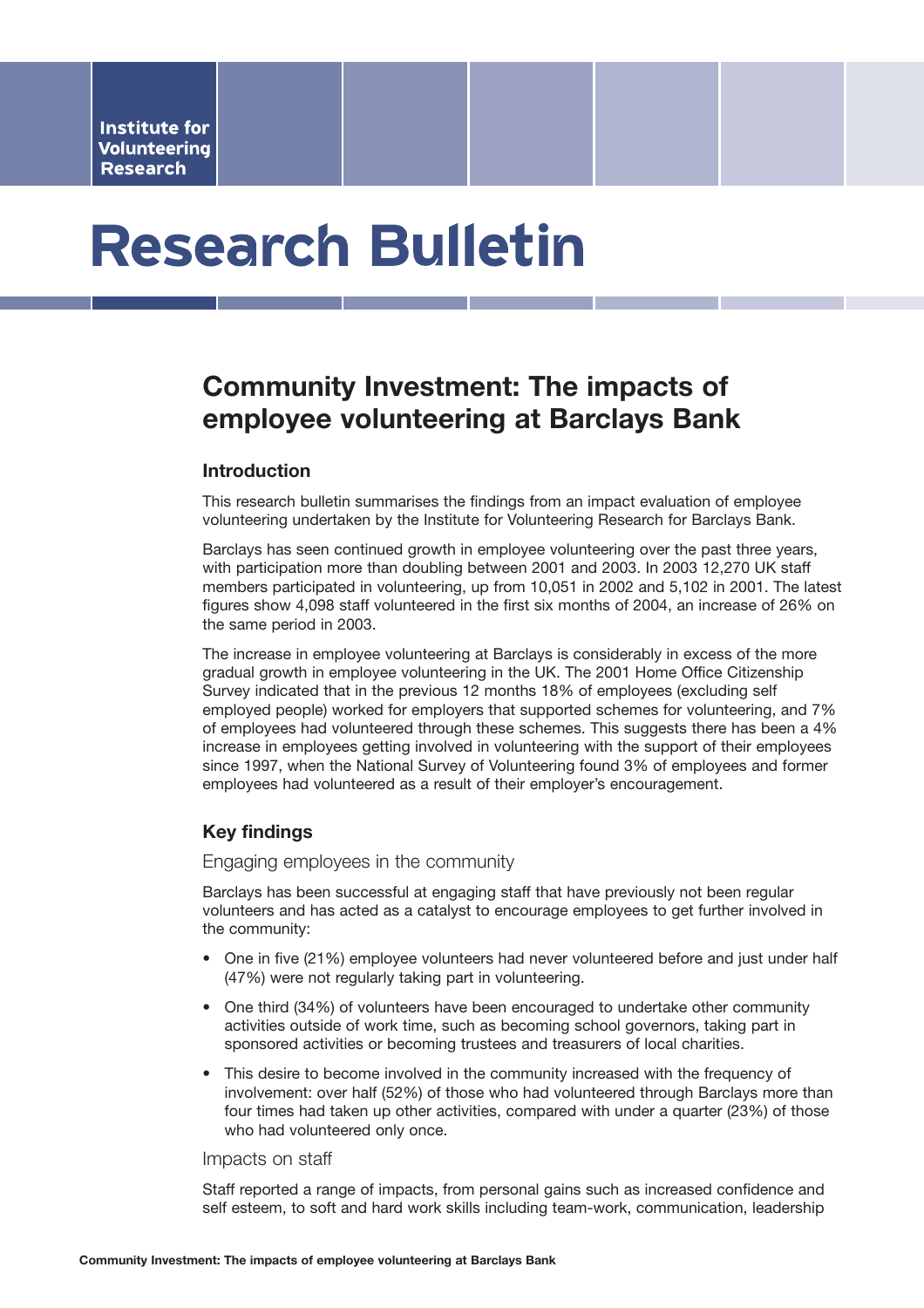

**Graph 1: Skills developed by Barclays volunteers**

and project management (see Graph 1). Volunteers also reported gaining a greater understanding of the needs and problems of their local communities and an increased sense of empathy with local people:

- Sixty-seven per cent of volunteers felt that their understanding of social issues had increased and 68% said that they were more aware of problems facing people in the community.
- Managers saw the greatest impacts on their staff in terms of increased communication and leadership skills: 61% reported that staff communication skills had improved; 56% felt that staff leadership skills had.
- Skills tended to increase with the frequency of volunteering: for example, over half (56%) of those who had volunteered four times or more reported that their decision-making skills had increased, compared with only 37% of those who had volunteered once or twice.

# **Impacts on Barclays**

Employee volunteering has had a number of positive impacts on Barclays, including increasing employees' pride in the company, increasing staff job satisfaction, improving team working and raising Barclays profile in local communities. These can have knock on effects in terms of recruitment and retention.

"The social aspect of team building meant I just knew a lot more people, and that meant when you've got a business issue, I just knew who to go and speak to, for example." – *Volunteer* 

"Although I get head hunted a lot... for me, [employee volunteering is] one of the main reasons I have stayed with Barclays." – *Volunteer*

- Sixty-eight per cent of volunteers felt that their understanding of colleagues had increased as a result of employee volunteering, while 61% reported that their team-work skills had grown.
- Fifty-eight per cent of managers reported that their staff worked better together after volunteering. Nearly half (49%) of managers saw employee volunteering as 'very effective as a team building exercise', while a further 39% rated it as 'quite effective'.
- However managers saw employee volunteering as less appropriate for delivering formal training. Only 9% rated employee volunteering as a very effective method of training and 36% of them judged it to be 'not very effective'.
- Taking part in regular volunteering increases job satisfaction: the more times an employee has volunteered through Barclays the more likely it is that his or her job satisfaction has increased.
- More volunteers than non-volunteers would recommend Barclays as an employer (67% of volunteers compared with 58% of non-volunteers).
- Pride in Barclays increased with the number of times staff had volunteered: those who had volunteered four or more times were more likely to agree that they talked to family and friends about Barclays'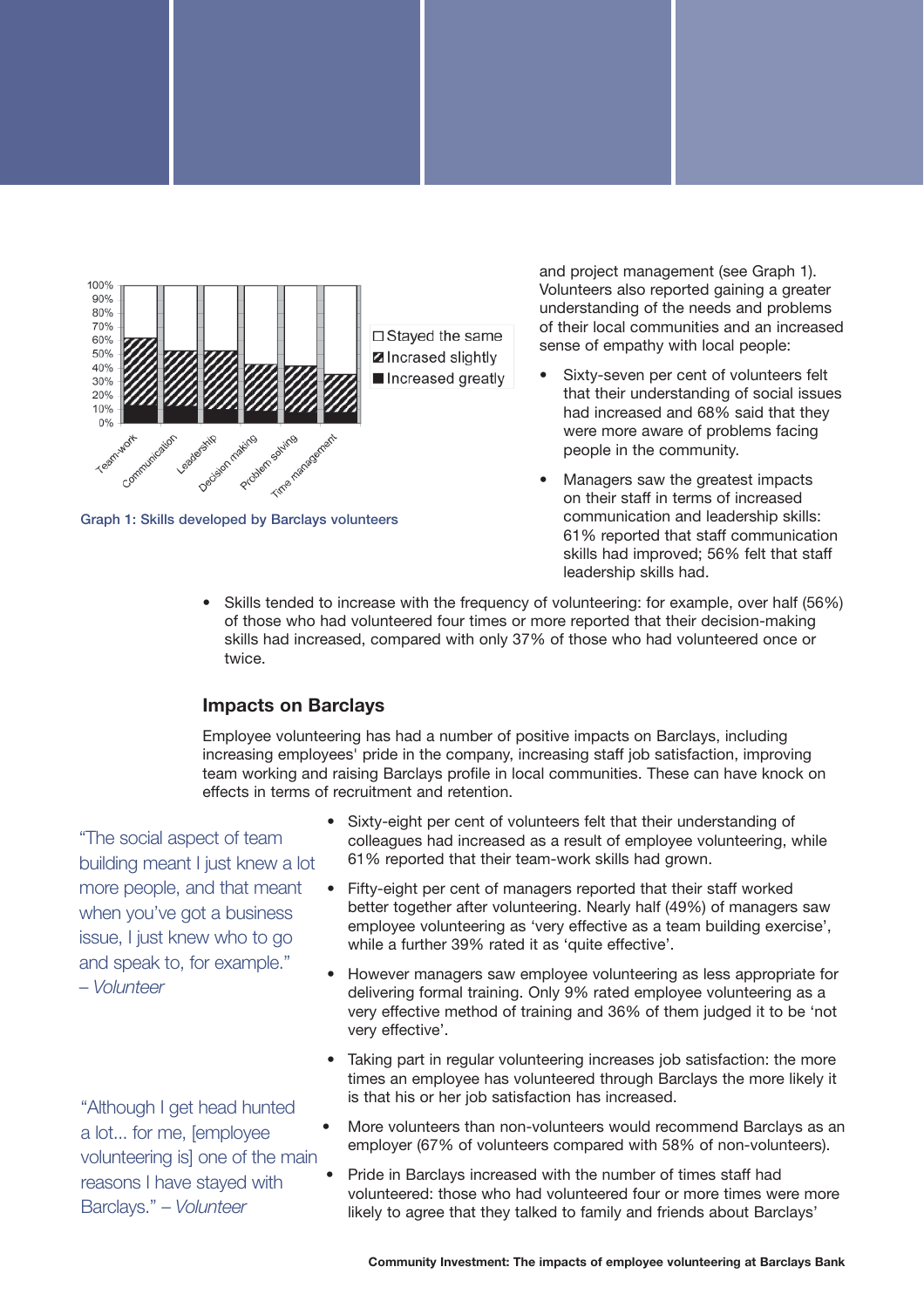support for the community than those who had volunteered only once (78% compared with 64%).

# **Help for community organisations**

The wider community benefits enormously from the skills and resources of Barclays and its employee volunteers.

- Eighty-four per cent of organisations were very satisfied with the experience of involving Barclays' employee volunteers, a further 13% were quite satisfied.
- Ninety-four per cent of organisations want to develop their relationship with Barclays. The preferred form of help was more financial donations (46%) but a substantial number wanted more volunteers (38%).
- Organisations appreciated the personal relationships they could develop with the Community Teams: 58% were very satisfied and a further 19% quite satisfied with the communication with the Community Teams.

"Helped me to feel more motivated about Barclays as an employer." – *Volunteer*

"A big impact was made due to the number of people involved and their enthusiasm. We achieved more than we hoped for. Staff enjoyed working alongside Barclays staff." – *Representative of community organisation*

# **Issues**

Employee volunteering at Barclays allows volunteers to experience many personal benefits and to make a significant contribution to the work of a wide range of organisations. The research shows that Barclays is well on its way to meeting its objective of bringing long lasting and tangible benefits to local communities. However the research revealed a number of issues that need to be addressed if the value of employee volunteering at Barclays is to be fully realised:

### 1. Barriers to participation

Given the potential beneficial impacts on morale, recruitment and retention deriving from staff participation in employee volunteering, it is important that as many staff as possible have access to the schemes. Evidence suggests, however, that not all staff have the same opportunities to get involved in employee volunteering. The major barriers to greater involvement are: time; pressures of work; and a lack of information about the schemes. These affect certain groups of staff more than others, particularly those who work in the branch network, shift workers and part-time workers.

### 2. Compromising the voluntary aspect of volunteering

There is a fine line between actively encouraging involvement in employee volunteering and making it compulsory, either by formal inclusion in personal development plans (PDPs) or through managers asking staff to get involved. Including volunteering in PDPs demonstrates top-down support for employee volunteering and thereby sanctions the time off work that may be necessary to take part. Furthermore, if employee volunteering is to be part of a human resources development strategy (that is, if it is to function as explicit training or staff development) then the impacts on staff must be evaluated in line with an individual's